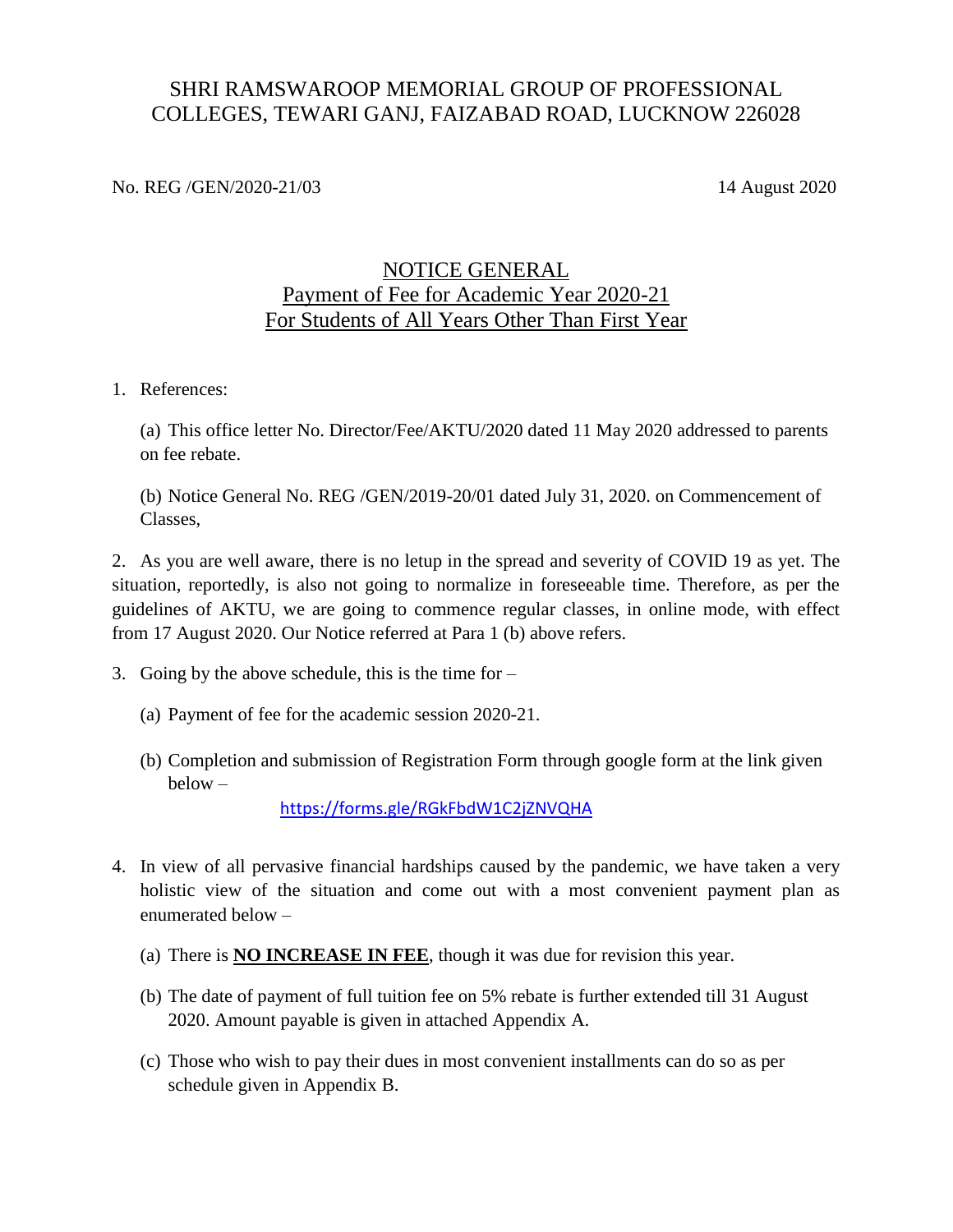- 5. The amounts given in appendices are parts of college fee only and do not include charges like hostel or bus fee etc.
- 6. Please note that the faltering in payments not only causes financial difficulties for the college but also results in colossal infructuous work at all levels beside hardship/ embarrassment to the student. As we have already given most convenient payment plan, any laxity or casualness in abiding by the schedule will be viewed seriously.
- 7. The payments can be made as per your convenience through either of following modes –

(a) Cash/ DD (favouring SRMCEM, payable at Lucknow) at our college premises on any working day. Cheques are not accepted.

(b) Electronic transfer from the comfort of home, or through NEFT. The bank details are as under –

Name - Bank of India, Branch – Mahanagar, Lucknow, Account's name - SRMCEM, Account No. – 680420100100015, Type - Current, IFSC Code – BKID0006804

(c) The electronic transaction should be accompanied by an email at [admissionsrmgpc@gmail.com](mailto:admissionsrmgpc@gmail.com) giving following details of the student –

> (i) College Roll Number (ii) Sender/ Payer's Name (as per bank record) (iii) UTR/ RTGS/ NEFT/ IMPS Number (iv) Fee Transfer Date (v) Fee Transfer Amount and (ii) Mobile Number.

8. For all fee related queries, our Accounts Section can be contacted at following numbers –

(a) Sri Neeraj Kumar Arya - 9721078110, or

(b) Sri Nikhil Khandelwal - 7905953629

9. Stay safe - Stay healthy.

(Dr. R. K. Jaiswal) Director General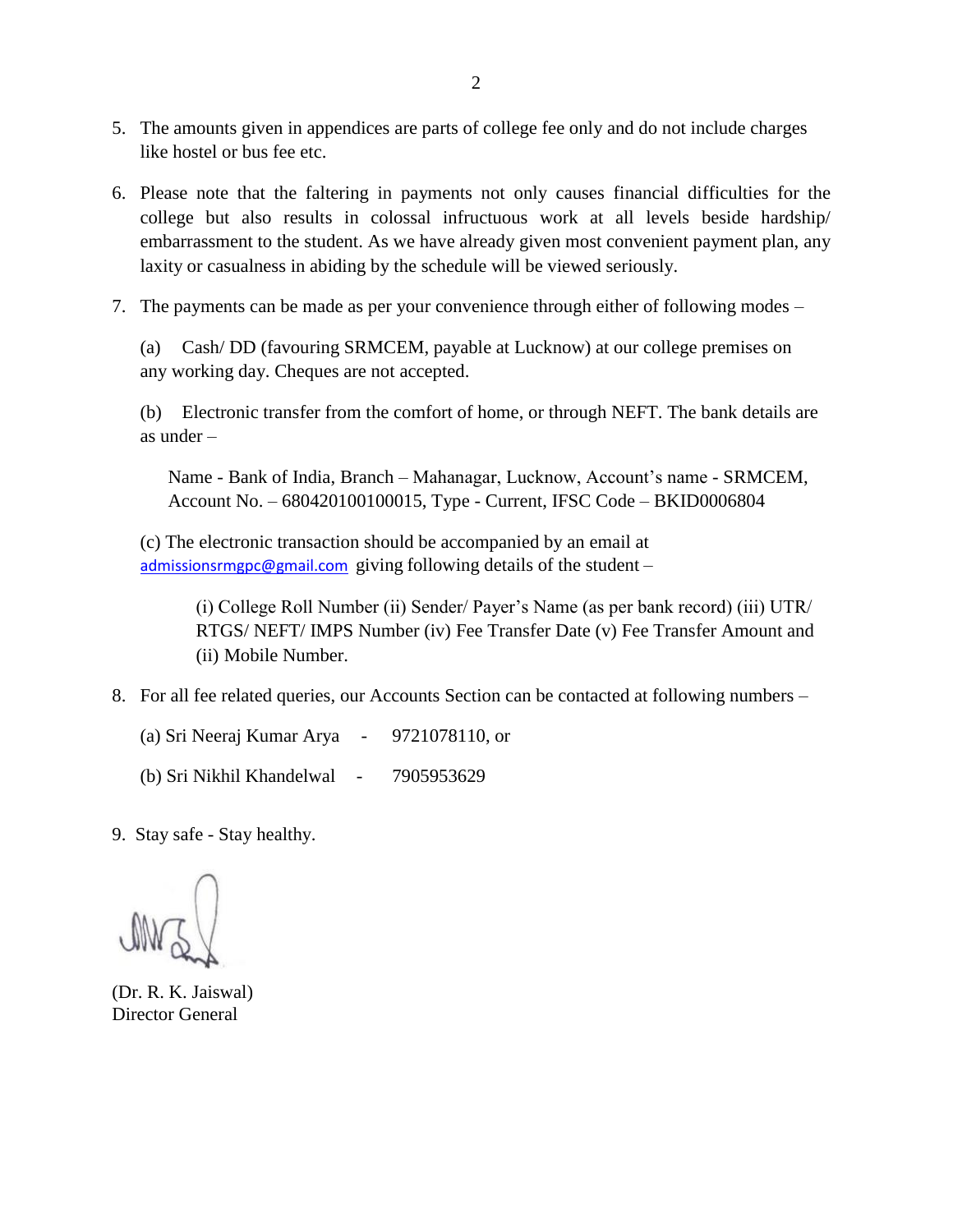# **Net College Dues after Discounts**

| <b>COURSES</b>             | <b>TOTAL</b><br>(Annual Fee) | FEE AFTER 5%<br><b>DISCOUNT</b> |
|----------------------------|------------------------------|---------------------------------|
| <b>B.Tech - All Branch</b> |                              |                                 |
| Second Year                | 108610                       | 103455                          |
| Third Year                 | 113610                       | 108455                          |
| <b>Final Year</b>          | 114110                       | 108955                          |
| Final Year (Diploma Entry) | 114110                       | 108955                          |
| <b>MBA</b>                 |                              |                                 |
| <b>Second Year</b>         | 115179                       | 110010                          |
| <b>MCA</b>                 |                              |                                 |
| <b>Second Year</b>         | 109150                       | 103968                          |
| Third Year                 | 115450                       | 110268                          |
| <b>BBA</b>                 |                              |                                 |
| <b>Second Year</b>         | 75660                        | 72552                           |
| Third Year                 | 80660                        | 77552                           |
| <b>BCA</b>                 |                              |                                 |
| <b>Second Year</b>         | 75660                        | 72552                           |
| Third Year                 | 80660                        | 77552                           |